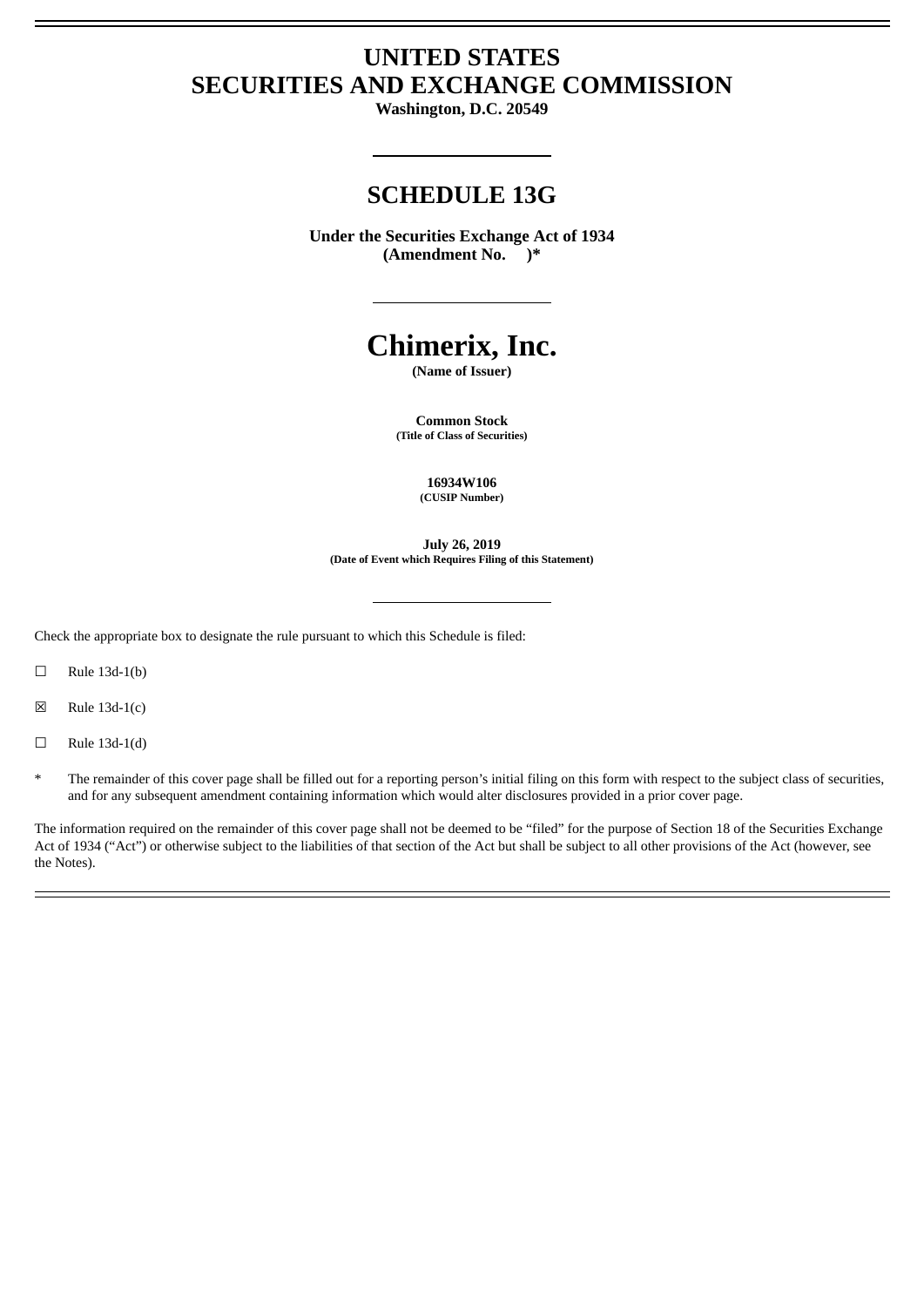**CUSIP No. 16934W106** 13G Page 2 of 5 Pages

| 1.                             | NAMES OF REPORTING PERSONS I.R.S. IDENTIFICATION NOS. OF ABOVE PERSONS (ENTITIES ONLY) |    |                                                              |  |
|--------------------------------|----------------------------------------------------------------------------------------|----|--------------------------------------------------------------|--|
|                                | Cantex Pharmaceuticals, Inc. 41-2035780                                                |    |                                                              |  |
| 2.                             | CHECK THE APPROPRIATE BOX IF A MEMBER OF A GROUP (see instructions)                    |    |                                                              |  |
| $\overline{3}$ .               | (a) $\Box$<br>(b) $\Box$<br><b>SEC USE ONLY</b>                                        |    |                                                              |  |
|                                |                                                                                        |    |                                                              |  |
| $\overline{4}$ .               | CITIZENSHIP OR PLACE OF ORGANIZATION                                                   |    |                                                              |  |
|                                | <b>Delaware</b>                                                                        |    |                                                              |  |
|                                |                                                                                        | 5. | <b>SOLE VOTING POWER</b>                                     |  |
|                                | <b>NUMBER OF</b>                                                                       |    |                                                              |  |
|                                | <b>SHARES</b>                                                                          |    | 10,000,000                                                   |  |
| <b>BENEFICIALLY</b>            |                                                                                        | 6. | <b>SHARED VOTING POWER</b>                                   |  |
| <b>OWNED BY</b><br><b>EACH</b> |                                                                                        | 7. | SOLE DISPOSITIVE POWER                                       |  |
| <b>REPORTING</b>               |                                                                                        |    |                                                              |  |
| <b>PERSON</b>                  |                                                                                        |    | 10,000,000                                                   |  |
| <b>WITH</b>                    |                                                                                        | 8. | <b>SHARED DISPOSITIVE POWER</b>                              |  |
| 9.                             |                                                                                        |    | AGGREGATE AMOUNT BENEFICIALLY OWNED BY EACH REPORTING PERSON |  |
|                                |                                                                                        |    |                                                              |  |
|                                | 10,000,000                                                                             |    |                                                              |  |
| 10.                            | CHECK IF THE AGGREGATE AMOUNT IN ROW (9) EXCLUDES CERTAIN SHARES (see instructions)    |    |                                                              |  |
|                                | $\Box$                                                                                 |    |                                                              |  |
| 11.                            | PERCENT OF CLASS REPRESENTED BY AMOUNT IN ROW (9)                                      |    |                                                              |  |
|                                |                                                                                        |    |                                                              |  |
|                                | 16.37%                                                                                 |    |                                                              |  |
| 12.                            | TYPE OF REPORTING PERSON (see instructions)                                            |    |                                                              |  |
|                                | CO                                                                                     |    |                                                              |  |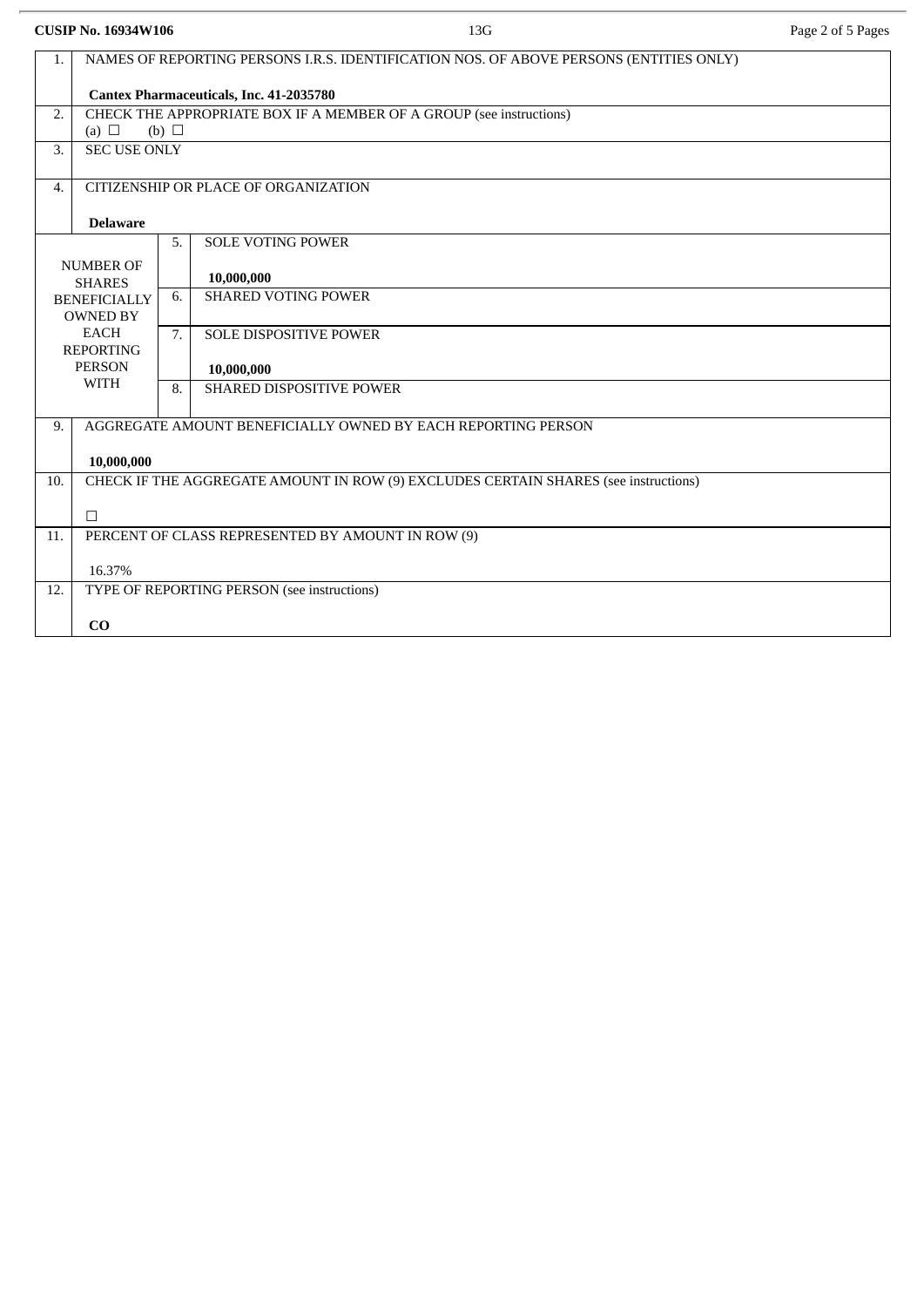#### **CUSIP No. 16934W106** 13G Page 3 of 5 Pages

### **Item 1.**

- (a) **Name of Issuer** Chimerix, Inc.
- (b) **Address of Issuer's Principal Executive Offices** 2505 Meridian Parkway, Suite 100 Durham, NC 27713

#### **Item 2.**

(a) **Name of Person Filing** Cantex Pharmaceuticals, Inc.

- (b) **Address of the Principal Office or, if none, residence** 1792 Bell Tower Lane Weston, FL 33326
- (c) **Citizenship** Delaware, United States
- (d) **Title of Class of Securities** Common Stock
- (e) **CUSIP Number** 16934W106

#### Item 3. If this statement is filed pursuant to §§240.13d-1(b) or 240.13d-2(b) or (c), check whether the person filing is a:

- (a)  $\Box$  Broker or dealer registered under section 15 of the Act (15 U.S.C. 780).
- (b)  $\Box$  Bank as defined in section 3(a)(6) of the Act (15 U.S.C. 78c).
- (c)  $\Box$  Insurance company as defined in section 3(a)(19) of the Act (15 U.S.C. 78c).
- (d) ☐ Investment company registered under section 8 of the Investment Company Act of 1940 (15 U.S.C. 80a-8).
- (e)  $\Box$  An investment adviser in accordance with §240.13d-1(b)(1)(ii)(E);
- (f)  $\Box$  An employee benefit plan or endowment fund in accordance with §240.13d-1(b)(1)(ii)(F);
- (g)  $\Box$  A parent holding company or control person in accordance with §240.13d-1(b)(1)(ii)(G);
- (h)  $\Box$  A savings associations as defined in Section 3(b) of the Federal Deposit Insurance Act (12 U.S.C. 1813);
- (i)  $□$  A church plan that is excluded from the definition of an investment company under section 3(c)(14) of the Investment Company Act of 1940 (15 U.S.C. 80a-3);
- (j)  $\Box$  Group, in accordance with §240.13d-1(b)(1)(ii)(J).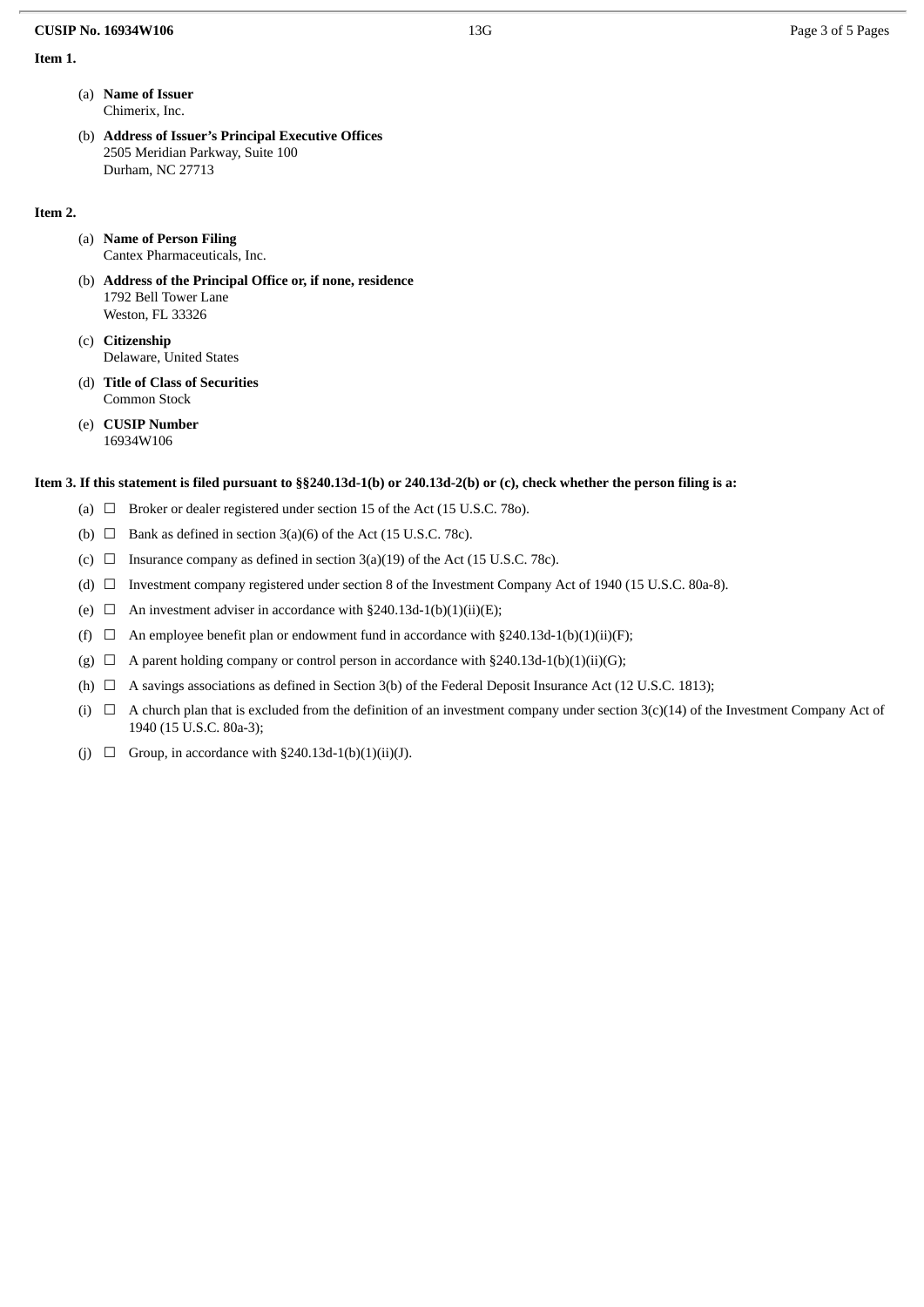### **CUSIP No. 16934W106** 13G Page 4 of 5 Pages

# **Item 4. Ownership.**

Provide the following information regarding the aggregate number and percentage of the class of securities of the issuer identified in Item 1.

- (a) Amount beneficially owned: 10,000,000
- (b) Percent of class: 16.37%
- (c) Number of shares as to which the person has:
	- (i) Sole power to vote or to direct the vote: 10,000,000.
	- (ii) Shared power to vote or to direct the vote: 0
	- (iii) Sole power to dispose or to direct the disposition of: 10,000,000
	- (iv) Shared power to dispose or to direct the disposition of: 0

*Instruction*. For computations regarding securities which represent a right to acquire an underlying security *see* §240.13d-3(d)(1).

# **Item 5. Ownership of Five Percent or Less of a Class.**

If this statement is being filed to report the fact that as of the date hereof the reporting person has ceased to be the beneficial owner of more than five percent of the class of securities, check the following  $\Box$ .

*Instruction*. Dissolution of a group requires a response to this item.

# **Item 6. Ownership of More than Five Percent on Behalf of Another Person.**

Not Applicable.

Item 7. Identification and Classification of the Subsidiary Which Acquired the Security Being Reported on By the Parent Holding Company. Not Applicable.

# **Item 8. Identification and Classification of Members of the Group.**

Not Applicable.

## **Item 9. Notice of Dissolution of Group.**

Not Applicable.

## **Item 10. Certification.**

(a) The following certification shall be included if the statement is filed pursuant to §240.13d-1(b):

By signing below I certify that, to the best of my knowledge and belief, the securities referred to above were acquired and are held in the ordinary course of business and were not acquired and are not held for the purpose of or with the effect of changing or influencing the control of the issuer of the securities and were not acquired and are not held in connection with or as a participant in any transaction having that purpose or effect.

(b) The following certification shall be included if the statement is filed pursuant to §240.13d-1(c):

By signing below I certify that, to the best of my knowledge and belief, the securities referred to above were not acquired and are not held for the purpose of or with the effect of changing or influencing the control of the issuer of the securities and were not acquired and are not held in connection with or as a participant in any transaction having that purpose or effect.